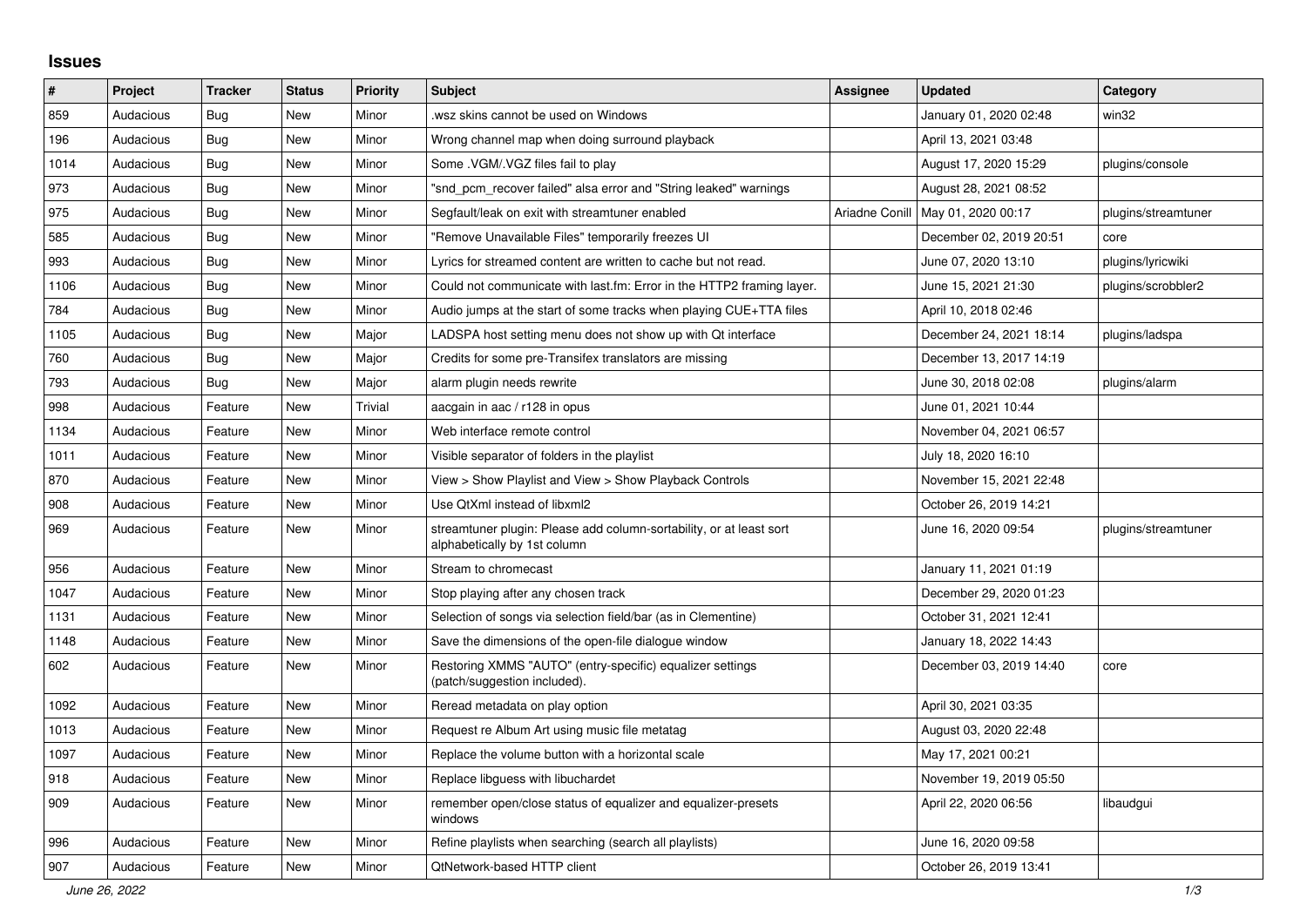| $\#$ | Project   | <b>Tracker</b> | <b>Status</b> | <b>Priority</b> | <b>Subject</b>                                                                  | <b>Assignee</b> | <b>Updated</b>           | Category           |
|------|-----------|----------------|---------------|-----------------|---------------------------------------------------------------------------------|-----------------|--------------------------|--------------------|
| 1017 | Audacious | Feature        | New           | Minor           | QT Global Hotkeys rework proposal and cross-platform support                    | Domen Mori      | December 07, 2020 04:22  | plugins/hotkey     |
| 1072 | Audacious | Feature        | <b>New</b>    | Minor           | QT AOSD plugin                                                                  |                 | February 17, 2021 21:18  | plugins/aosd       |
| 786  | Audacious | Feature        | New           | Minor           | Port global hotkeys plugin to Windows                                           |                 | January 04, 2021 21:52   | plugins/hotkey     |
| 1088 | Audacious | Feature        | New           | Minor           | plugin: status icon: ADD option to select tray mouse Middle Click action        |                 | April 11, 2021 12:05     | plugins/statusicon |
| 429  | Audacious | Feature        | New           | Minor           | Please enable scrobbling to libre.fm in Scrobbler 2.0                           |                 | September 02, 2019 10:35 | plugins/scrobbler2 |
| 877  | Audacious | Feature        | New           | Minor           | Please add save option to cue playlists (patch included)                        |                 | March 07, 2019 04:18     | plugins/cue        |
| 913  | Audacious | Feature        | New           | Minor           | Play / create new playlist from selection                                       |                 | December 02, 2019 20:13  | plugins/qtui       |
| 1170 | Audacious | Feature        | New           | Minor           | Playback mode button                                                            |                 | April 22, 2022 16:01     |                    |
| 1048 | Audacious | Feature        | New           | Minor           | PipeWire support                                                                |                 | May 04, 2022 19:36       |                    |
| 1099 | Audacious | Feature        | <b>New</b>    | Minor           | Per-track ReplayGain shouldn't be enabled by default                            |                 | May 09, 2021 13:41       |                    |
| 924  | Audacious | Feature        | New           | Minor           | Option to replace playlist contents by drag and drop                            |                 | December 02, 2019 20:15  |                    |
| 51   | Audacious | Feature        | New           | Minor           | Option to inhibit suspend                                                       |                 | February 13, 2021 09:23  |                    |
| 1153 | Audacious | Feature        | New           | Minor           | Optional sort column for File Created/Modified date and time                    |                 | February 04, 2022 16:00  | libaudgui          |
| 873  | Audacious | Feature        | New           | Minor           | Optionally make "previous track" restart current track                          |                 | June 08, 2021 22:55      |                    |
| 1160 | Audacious | Feature        | <b>New</b>    | Minor           | Ogg Opus support for streams                                                    |                 | March 11, 2022 18:09     |                    |
| 1142 | Audacious | Feature        | New           | Minor           | MusicBrainz support for CD plugin                                               |                 | November 20, 2021 21:46  | plugins/cdaudio    |
| 1057 | Audacious | Feature        | New           | Minor           | Matroska (mka) chapter support                                                  |                 | August 27, 2021 22:54    |                    |
| 1093 | Audacious | Feature        | New           | Minor           | Make the Song Dialog (Qt) window wider by default                               |                 | May 17, 2021 15:36       |                    |
| 968  | Audacious | Feature        | New           | Minor           | Loop PSF files at normal loop points during repeat mode                         |                 | April 16, 2020 03:25     | plugins/psf        |
| 1151 | Audacious | Feature        | New           | Minor           | Load balance XSPF tracks with multiple location URIs                            |                 | January 28, 2022 19:10   |                    |
| 1071 | Audacious | Feature        | New           | Minor           | Linkage could be improved for packagers.                                        |                 | March 31, 2021 00:32     |                    |
| 1108 | Audacious | Feature        | New           | Minor           | HTTPS support for Windows builds                                                |                 | December 27, 2021 04:45  | plugins/neon       |
| 1098 | Audacious | Feature        | <b>New</b>    | Minor           | Hide empty Services playlist sub-menu                                           |                 | May 10, 2021 09:25       | libaudgui          |
| 500  | Audacious | Feature        | New           | Minor           | fullscreen album art                                                            |                 | April 08, 2020 19:17     |                    |
| 1130 | Audacious | Feature        | New           | Minor           | folders for tabs in the playlist head (an enhancement suggestion, not a<br>bug) |                 | October 24, 2021 19:04   |                    |
| 1082 | Audacious | Feature        | New           | Minor           | File writer option to pad track numbers with leading zeros                      |                 | March 31, 2021 00:15     | plugins/filewriter |
| 1116 | Audacious | Feature        | New           | Minor           | feature request: miniview mode with QT or GTK interace                          |                 | February 08, 2022 06:53  |                    |
| 1067 | Audacious | Feature        | New           | Minor           | Equalizer adjustments are coarse.                                               |                 | February 11, 2021 10:09  |                    |
| 955  | Audacious | Feature        | New           | Minor           | Enqueue option                                                                  |                 | April 09, 2020 03:54     |                    |
| 864  | Audacious | Feature        | New           | Minor           | Drag/drop songs into playlists displayed in the Playlist Manager                |                 | October 29, 2019 02:14   |                    |
| 1095 | Audacious | Feature        | New           | Minor           | Ctrl + $Z$ / R to undo / redo changes to playlist                               |                 | May 07, 2021 18:42       |                    |
| 889  | Audacious | Feature        | New           | Minor           | Crossfade settings: is it possible to increase the upper limit?                 |                 | May 18, 2019 20:49       |                    |